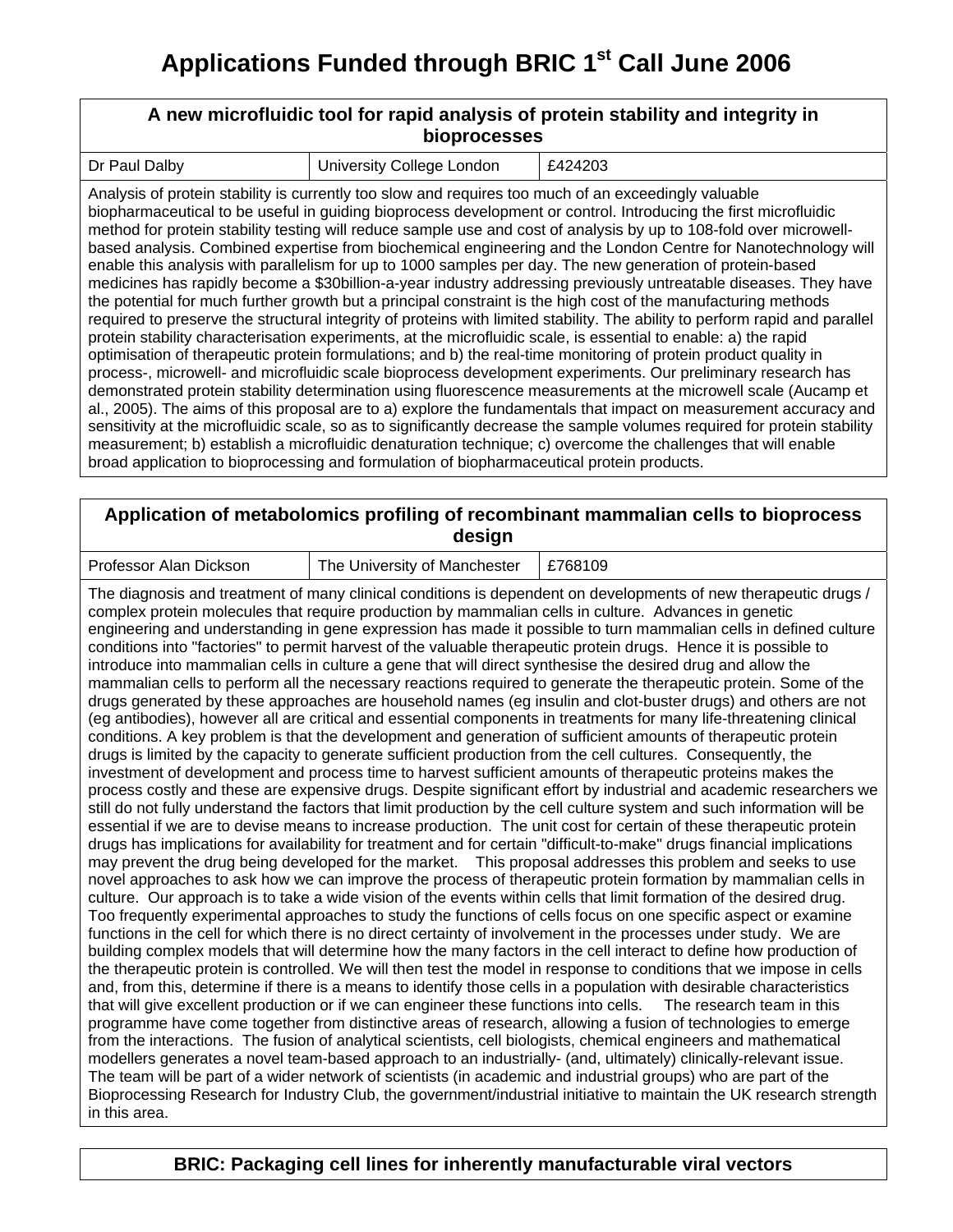| <b>Professor Nigel Slater</b>    | University of Cambridge | £230652 |
|----------------------------------|-------------------------|---------|
| <b>Professor Farzin Farzaneh</b> | Kings College London    | £251318 |

Viruses dominate overwhelmingly the types of vectors currently being tested in clinical gene therapy trials and of these retro- and lentiviruses are the most numerous. Until recently two technological problems have hampered progress in gene therapy; production of high titre clinical grade virus and efficient tissue specific targeting. Research at Cambridge and King's College London has addressed the former and led to the development of a novel lentiviral vector packaging cell line in which manufacturability is built into the genome of the packaging cell and co-expressed on the surface of the viruses produced thereafter. We initially used simple retroviral vectors, and latterly the more complex lentiviral vectors based on a core of HIV-1, and have developed strategies for increasing the titre by several orders of magnitude. This is an active area of research amongst which our preliminary work with novel chromatographic techniques and paramagnetic particles set the foundation for a practical and efficient alternative technique to cumbersome ultracentrifugal concentration. For lentiviral vectors we engineered a new producer cell type that provides a biotin tag amenable to various lentiviral vectors produced from these cells using either VSV-G or MLV amphotropic envelopes. We have shown that these bio-lentiviral vectors are produced in the normal manner and only require the presence of biotin in the culture medium to manifest their affinity for streptavidin. Vectors can thus be retained on streptavidin Paramagnetic Magnespheres for infection, or eluted from streptavidin adsorbents. This cell line allows the capture of multiple envelope pseudotypes of lentiviral or MLV derived vectors, enabling production and concentration to titres that are several orders of magnitude higher. Using this scalable protocol we have concentrated lentivirus in excess of 4500-fold in only 3 h and have provided titers for both VSV-G and MLV amphotropic envelope pseudotypes of 1010 IU/ml. However, these viruses could not be easily eluted from adsorbents and required the addition of biotin to the growth medium of the packaging cells. This proposal aims to express the alternative desthiobiotin ligand on the surface of lentiviruses in such a way that elution from adsorbents may be more readily preformed to give higher process yields and the addition of an affinity ligand binding precursor to growth medium is avoided.

# **Characterization of post-transcriptional constraints that determine rP yield during bioprocessing in mammalian cells**

| Mark<br>£987761<br>of Kent<br>Smales<br>Jniversity |  |  |  |  |
|----------------------------------------------------|--|--|--|--|
|----------------------------------------------------|--|--|--|--|

We all have an in-built defence mechanism to respond to infection when our body recognises a foreign 'invader'. A type of cell known as a B cell responds to infection by changing into an antibody-producing cell. Antibodies are proteins that work by attacking the foreign invader and destroying it, clearing infection by removing the foreign agent. Because antibodies are our body's natural defence against disease, many new antibody type drugs are being developed to help treat a number of human diseases such as cancer. These antibodies are usually produced by cells kept in a culturing solution under defined conditions. The problem is that these antibodies must be in a special shape; otherwise they do not work. The cells used to produce such antibodies have a very complex set of machinery to make the antibodies and put their components together into the right shape. This works very well when the cell is not expected to make much of the antibody in question. However, the cells we use to make antibodies are much less efficient at producing these drugs when we try and produce more of the product. As a result, we are not able to produce enough of these drugs and the cost and demand for them is therefore high e.g. the breast cancer drug Herceptin. The root of the problem is that when cells are asked to produce much more protein to meet our needs the machinery can no longer cope / the cells sometimes die or else don't produce antibodies of the right shape, of no clinical use whatsoever. It is largely agreed that this problem will become even serious as further antibody-based drugs are developed. The research proposed here will investigate how the cell machinery for making proteins works and examine whether, and in what ways, it can be manipulated to produce more antibody. We want to determine the different parts of this machinery that are limiting in terms of making the antibody, and then investigate how these parts work together to ultimately produce the antibody of interest. At present it is unknown if this is possible, and the process is poorly understood in the mammalian cells presently used to produce antibodies. We will employ a combination of new state-of-the-art technologies and approaches to take apart the antibody assembly line in mammalian cells in a step-wise manner, and then using the information gathered will determine the relationship between each step of the assembly process. Ultimately this should enable the manipulation of cells to change the balance of each step in the assembly line to produce more of the target antibody drug at reduced cost and higher quality. As stated above, this is extremely important as it is expected that with an increasing number of protein 'drugs' being developed we will lack the capability of producing large enough amounts to meet the required demand for these new drugs for the majority, as opposed to for those who can afford what must currently remain prohibitively expensive, but very effective, medicines.

## **A Novel Bioreactor System for Manufacturing in Stem Cell Therapy and Tissue Engineering**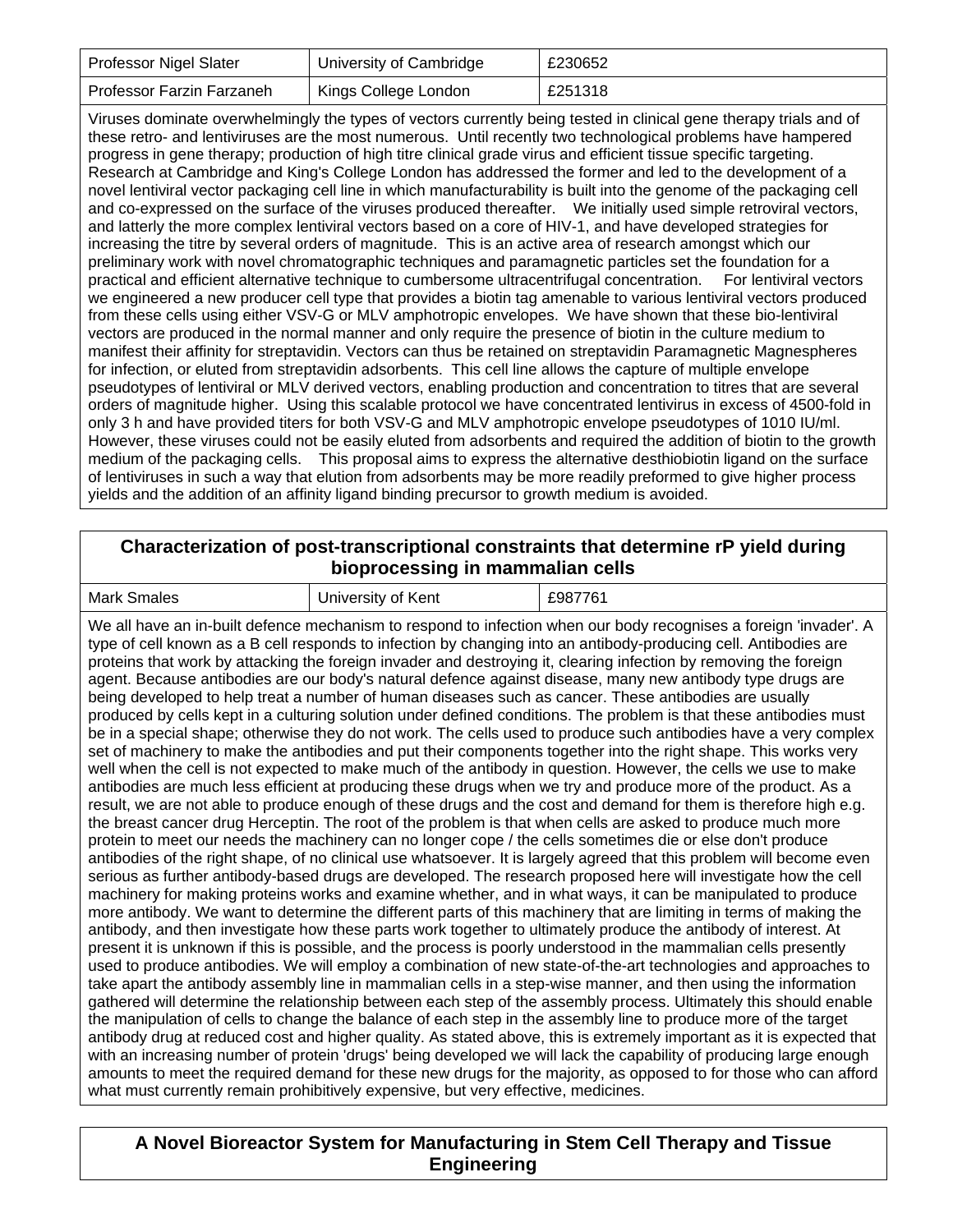| Professor Julian Chaudhuri      | University of Bath        | £186350 |
|---------------------------------|---------------------------|---------|
| <b>Professor Richard Oreffo</b> | University of Southampton | £185475 |

The emergence of regenerative medicine offers the potential for new therapies and procedures for diseases and injuries that cannot currently be effectively treated. Regenerative medicine involves the use of living cells and other biological molecules to restore damaged structure and function in human organs and tissues. In addition, the recent excitement arising from the discovery and potential uses of stem cells makes it timely to investigate how stem cell research can be used to treat patients. One of the key issues is how to produce enough living cells (including the very rare stem cells) that have the correct function for these new therapies. The current laboratory cell culture procedures are not efficient, nor are they standardised and cannot meet the current clinical needs. This project aims to address this acute issue by the development of a new method of efficiently culturing stem cells and other human cells to give enough cells required to treat patients.

This system will be based on the idea of growing cells using a biomaterial derived from seaweed (alginate) that allows the cells to grow and develop normally. In this work, we will decide what effects the key features of the culture system will have on the growth and function of both human stem cells, and also specific human cell types (eg bone cells). As part of our experiments we will measure how the cells grow and behave in the different culture environments, and compare this to conventional methods.

| Identification of novel signal transducers in the mammalian unfolded protein response |                                                                                            |                                                                                                                                                                                                                                                                                                                                                                                                                                                                                                                                                                                                                                                                                                                                                                                                                                                                                                                                                                                                                                                                                                                                                                                                                                                                                                                                                                                                                                                                                                                                                                                                                                                                                                                                                                                                                                                                                                                                                                                                                                                                                                                                                                                                                                                                                                                                                                                                                                                                                                                                                                                                                                                                                                                                                                                                                                                                                                                                                                                                                                                                                                                                                                                                                                                                                                                                                                                                                                                                                                                                                                                                                                                                                                                                                                                                                                      |  |
|---------------------------------------------------------------------------------------|--------------------------------------------------------------------------------------------|--------------------------------------------------------------------------------------------------------------------------------------------------------------------------------------------------------------------------------------------------------------------------------------------------------------------------------------------------------------------------------------------------------------------------------------------------------------------------------------------------------------------------------------------------------------------------------------------------------------------------------------------------------------------------------------------------------------------------------------------------------------------------------------------------------------------------------------------------------------------------------------------------------------------------------------------------------------------------------------------------------------------------------------------------------------------------------------------------------------------------------------------------------------------------------------------------------------------------------------------------------------------------------------------------------------------------------------------------------------------------------------------------------------------------------------------------------------------------------------------------------------------------------------------------------------------------------------------------------------------------------------------------------------------------------------------------------------------------------------------------------------------------------------------------------------------------------------------------------------------------------------------------------------------------------------------------------------------------------------------------------------------------------------------------------------------------------------------------------------------------------------------------------------------------------------------------------------------------------------------------------------------------------------------------------------------------------------------------------------------------------------------------------------------------------------------------------------------------------------------------------------------------------------------------------------------------------------------------------------------------------------------------------------------------------------------------------------------------------------------------------------------------------------------------------------------------------------------------------------------------------------------------------------------------------------------------------------------------------------------------------------------------------------------------------------------------------------------------------------------------------------------------------------------------------------------------------------------------------------------------------------------------------------------------------------------------------------------------------------------------------------------------------------------------------------------------------------------------------------------------------------------------------------------------------------------------------------------------------------------------------------------------------------------------------------------------------------------------------------------------------------------------------------------------------------------------------------|--|
| Dr Martin Schröder                                                                    | <b>Durham University</b>                                                                   | £677697                                                                                                                                                                                                                                                                                                                                                                                                                                                                                                                                                                                                                                                                                                                                                                                                                                                                                                                                                                                                                                                                                                                                                                                                                                                                                                                                                                                                                                                                                                                                                                                                                                                                                                                                                                                                                                                                                                                                                                                                                                                                                                                                                                                                                                                                                                                                                                                                                                                                                                                                                                                                                                                                                                                                                                                                                                                                                                                                                                                                                                                                                                                                                                                                                                                                                                                                                                                                                                                                                                                                                                                                                                                                                                                                                                                                                              |  |
|                                                                                       | pathways with predictable outcomes on cell specific protein production and cell viability. | Human proteins produced in other organisms, i.e. bacteria or mammalian cell cultures are called recombinant or<br>heterologous proteins. These proteins have many applications in industry and medicine. They are safer to<br>administer in the clinic than their native counterparts purified from i.e. animals. Single point mutations in a protein,<br>i.e. isolated from pigs, that deviate from the human sequence, can have serious side effects when the protein is<br>administered to humans. Further, their posttranslational modifications, i.e. their glycosylation pattern, are similar to<br>those found in humans. Again, minor deviations in the glycosylation pattern between an animal and a human<br>protein can seriously affected the performance of the protein in the human body. Finally, the risk of contamination<br>of the protein with infectious agents is much easier controlled in production processes for recombinant proteins<br>compared to isolation of the protein from animals. Production processes for recombinant proteins for use in the<br>clinic rely on mammalian cell lines. Growth conditions and sterility requirements for these production processes<br>make them expensive. Further, the number of recombinant proteins for which there is a demand on a<br>multikilogram per year scale is rapidly growing, requiring the development of large scale (several cubic metres)<br>production processes. The cost efficiency of a production process often determines if a recombinant protein makes<br>it to the market and to the clinic. Several strategies have been devised to improve product yield and in turn the<br>cost effectiveness of these production processes. To date, the rate-limiting step for production of recombinant<br>proteins is folding into their native, active, and non-immunogenic conformation. Protein folding is assisted by<br>helper proteins that shield a folding protein from its environment, called chaperones, and that catalyse a subset of<br>protein folding reactions, called foldases. Recent basic research has identified signal transduction pathways that<br>sense the folding status of a protein, and that activate expression of these helper proteins to increase the<br>efficiency of protein folding in response to this stress situation. Genetic engineering of these signalling pathways<br>promises to alleviate the protein folding bottleneck in recombinant protein production. However, our current<br>understanding of these signal transduction pathways is still limited. Based on our current knowledge the outcome<br>of engineering of these pathways on recombinant protein production is unpredictable. To address this problem we<br>propose to characterize these pathways on a genomic scale to define their complete substrate spectra by using<br>recently developed genomic technologies to monitor the complete mRNA and protein population of a cell. In<br>addition, we will exploit unique biochemical characteristics of these signalling pathways to focus our study on the<br>pathways in question. In this way we will target three unique signal transduction mechanisms, non-spliceosomal<br>splicing of mRNAs, preferentially translated mRNAs when translation of the majority of mRNAs is inhibited, and<br>proteolytic activation of ER membrane proteins. We anticipate to identify new proteins involved in this response to<br>protein unfolding. We will characterise the role of new genes involved in these signalling pathways identified in our<br>study by characterising their role in chaperone and foldase expression, and survival of ER stress. Furthermore,<br>through defining the complete substrate spectra of these pathways we will enable the engineering of these |  |

| Microbial physiology underpinning the production of difficult recombinant proteins |                          |         |  |
|------------------------------------------------------------------------------------|--------------------------|---------|--|
| Professor Jeffrey Cole                                                             | University of Birmingham | £386309 |  |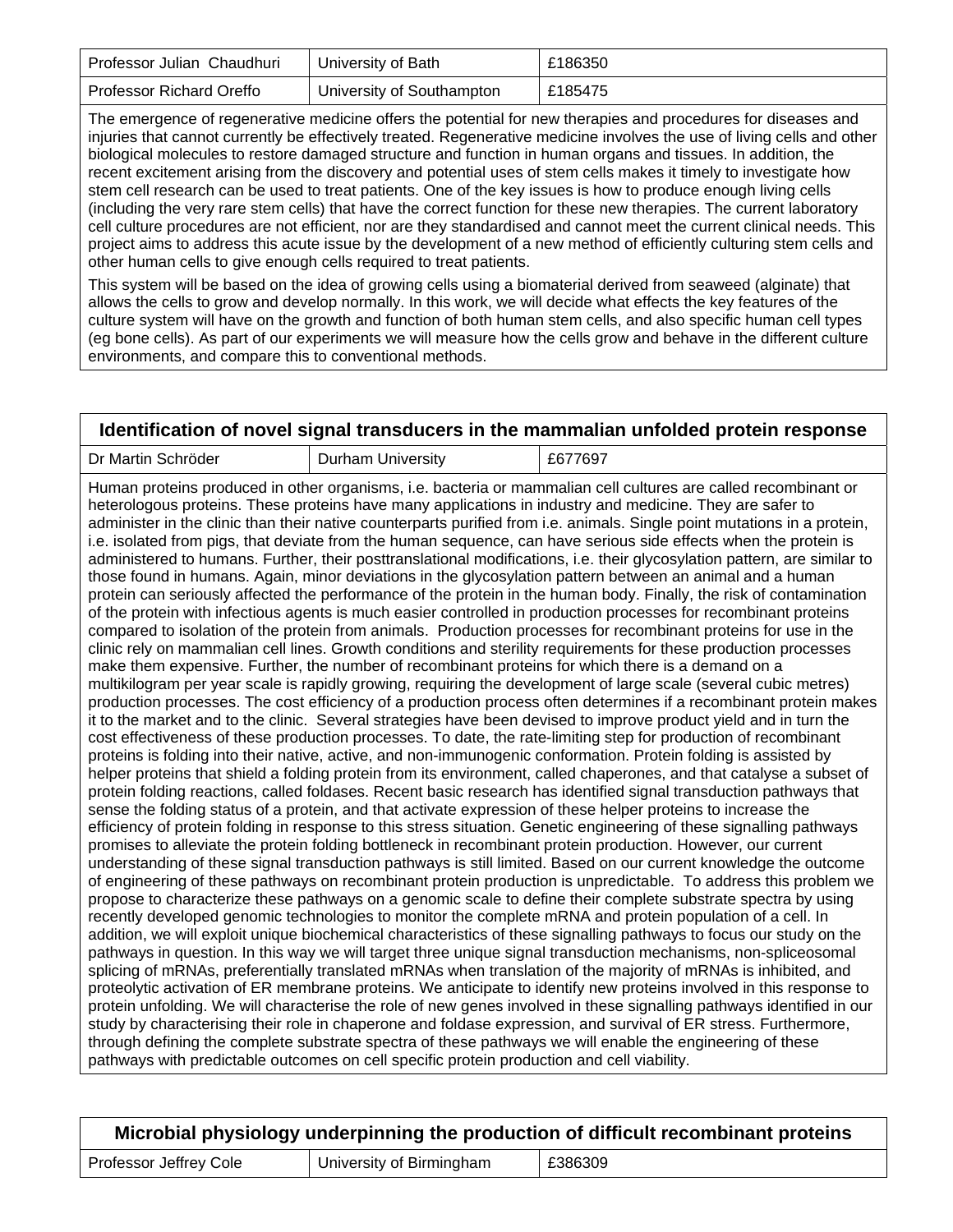Most people appreciate the need for pharmaceutical companies to develop new vaccines to prevent disease, or drugs to combat illness, not only for humans, but also for our domestic animals. In this context, biotechnology and genetic engineering are clearly tools to be used for the benefit of society. The development of new vaccines and drugs often depends upon the ability of bioprocessing companies to harness a cell factory to produce one or more target proteins. In many cases this will mean using simple but safe bacteria to generate the required product. Bacteria can be taught to synthesise almost any protein, once they have inherited the correct DNA coding sequence. However, under the conditions they are grown in the laboratory, they are often unable to assemble the protein correctly, so the product is useless. Sometimes it is better to make less product more slowly so that it is not toxic to the cell. In other cases, extra copies of helpful genes need to be transferred to the cell factory so it can assemble and modify the target protein after it has been generated from the genetic information provided. In this project, we will discover why some proteins are so difficult to make, and how to help bacteria make them more efficiently. We will start by making a protein that is located on the outer surface of the bacterium that causes the sexually transmitted disease, gonorrhoea. It is also found in bacteria that cause teenage meningitis (the so-called "kissing disease"). Vaccines are required for both gonorrhoea and type B meningitis. We will discover how to prevent the accumulation of useless product, and how to make authentic protein. The UK bioprocessing companies who have formed a club to support this type of research will then be invited to challenge us with one of their unsolved problems. This will allow us to test whether there are general rules that must be followed if other difficult proteins are to be generated for the benefit of human health.

#### **Modelling cellular processes underpinning recombinant monoclonal antibody production by mammalian cells**

| Professor David James | University of Sheffield | £524266 |
|-----------------------|-------------------------|---------|
|-----------------------|-------------------------|---------|

This proposal is concerned with "bioprocessing". Bioprocessing collectively describes the range of manufacturing processes that enable the production of new biological medicines. You may be familiar with the one of the first biological medicines produced by recombinant DNA technology - a small protein called insulin. Insulin is now used very successfully to treat an increasingly common metabolic disease, diabetes. Before insulin, diabetics suffered a short life fraught with serious medical complications. This project is targeted at the production of other high-value therapeutic proteins by genetically engineered mammalian cells in culture, specifically monoclonal antibodies. In the body, natural antibodies present in the blood play an important role in our immune system: They target disease-causing microbes and foreign substances for removal. Recombinant monoclonal antibodies, being almost identical to natural antibodies, are specifically designed to target diseased cells. Unlike traditional small-molecule medicines such as penicillin and paracetamol, monoclonal antibody biopharmaceuticals are large, complex and relatively fragile proteins which have to be produced by living mammalian cells in culture, genetically engineered to produce the recombinant protein product. They are proving to be highly successful treatments for serious diseases such as rheumatoid arthritis and a range of cancers. It is anticipated that within the next five to ten years up to fifty percent of all drugs in development will be biopharmaceuticals; a very substantial proportion recombinant proteins produced by mammalian cells in culture. Since the first recombinant protein medicines produced by genetically engineered mammalian cells in culture were licensed as therapeutics over 25 years ago, we have learnt to substantially increase the productivity of biopharmaceutical manufacturing processes (bioprocesses). However, they are still complicated and expensive, and industry has to undertake time-consuming screening processes to find engineered cells making adequate amounts of recombinant protein. To date, the output of industrial bioprocesses has predominantly been increased by gradually improving the growth of producer cells in culture, and not by engineering each cell to make the product more efficiently. This is important, because if we knew how to instruct or programme the cell factory appropriately, we could substantially improve the productivity of manufacturing processes and decrease the time it takes to generate a productive cell culture. However this is not a simple problem. The cell utilises and coordinates a diverse range of its complex machinery to turn, for example, recombinant monoclonal antibody genes in its nucleus into a fully folded protein which can be secreted out of the cell. How can we understand this cellular "production line" well enough so that we can rationally implement strategies to improve flux from recombinant genes to protein product? In this project we will implement a novel, multidisciplinary combination of technical approaches to answer this question; mathematical modelling, gene expression, molecular cell biology, protein analysis and cell culture. We believe this is crucial - an integrated mathematical bioscience approach can massively increase the information content and utility of biological measurements and enable us to understand cellular processes from a systems control perspective. This project will, for the first time, provide a quantitative understanding of the cell factory on which to rationally build strategies to increase the productivity of therapeutic monoclonal antibody production systems. Without this knowledge, cell culture engineering will largely remain based on trial and error.

**Strategy for the consistent preparation of sufficient non-viral large chromosomal vectors for biopharmaceutical applications**